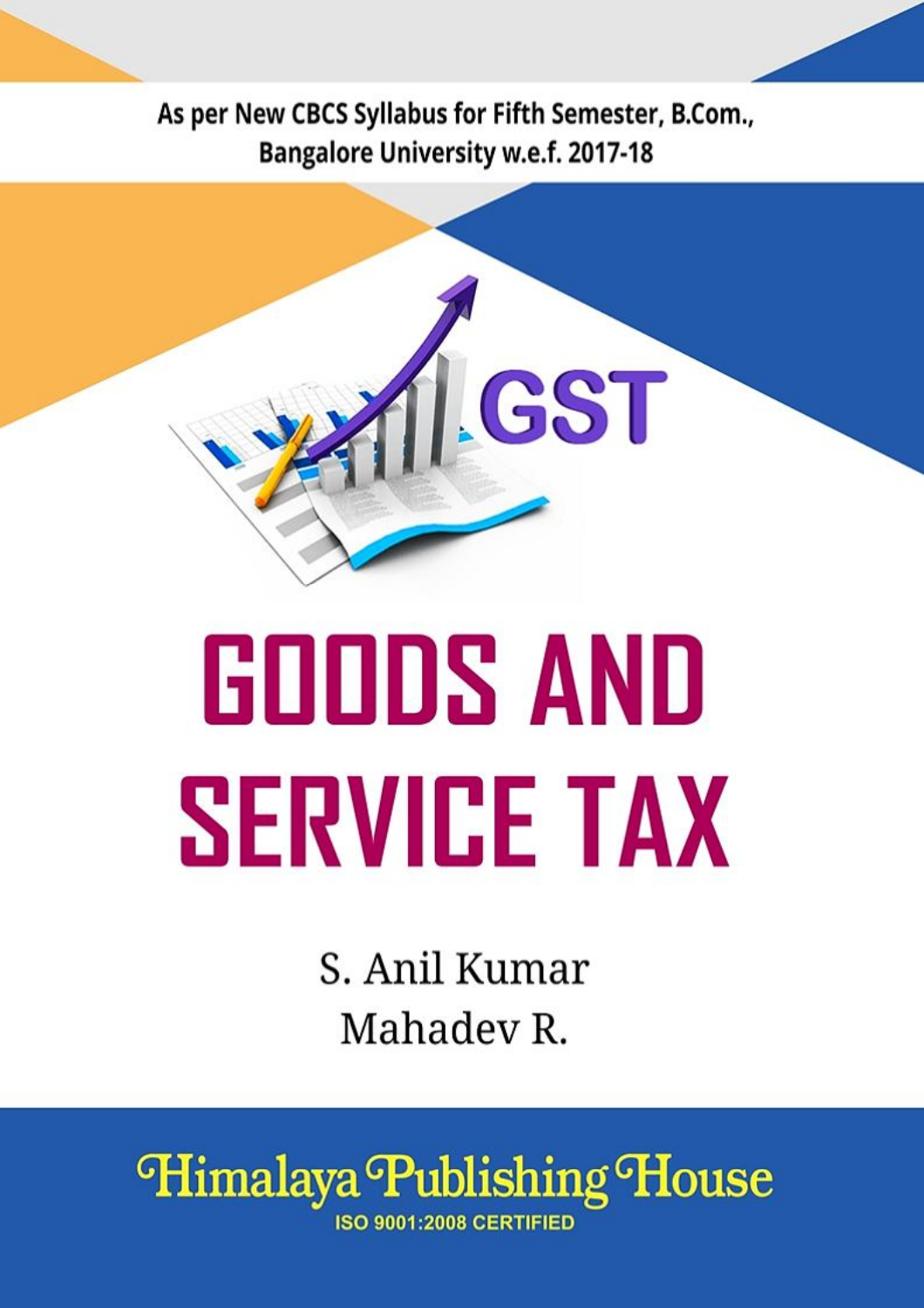## **Goods and Service Tax**

**(As per New CBCS Syllabus for Fifth Semester, B.Com., Bangalore University** *w.e.f.* **2017-18)**

#### **S. Anil Kumar Mahadev R.**

*M.Com., M.Phil., Ph.D., D.Litt., Principal, SSMRV College, 4 'T' Block, Jayanagar, Bengaluru – 560 041. www.sanilkumar.com*

*B.Com., ACA Practicing Chartered Accountant, Jayanagar, Bengaluru – 560 041. mahadev@hiregange.com*

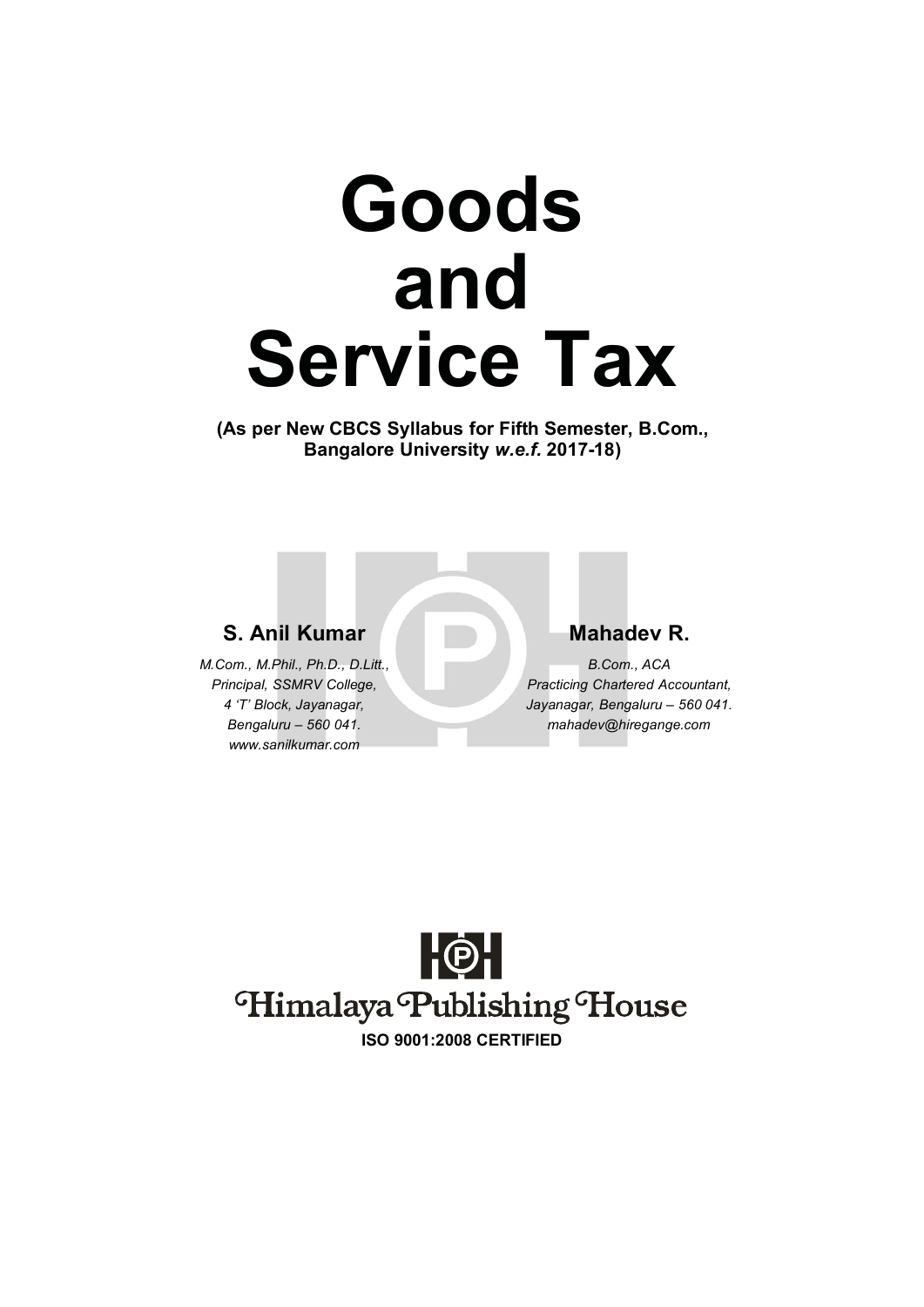#### **© Authors**

No part of this publication may be reproduced, stored in a retrieval system, or transmitted in any form or by any means, electronic, mechanical, photocopying, recording and/or otherwise without the prior written permission of the authors and the publisher.

#### **First Edition : 2018**

| <b>Published by</b>   | ÷. | Mrs. Meena Pandey for Himalaya Publishing House Pvt. Ltd.,<br>"Ramdoot", Dr. Bhalerao Marg, Girgaon, Mumbai - 400 004.<br>Phone: 022-23860170, 23863863; Fax: 022-23877178<br>E-mail: himpub@vsnl.com; Website: www.himpub.com |
|-----------------------|----|--------------------------------------------------------------------------------------------------------------------------------------------------------------------------------------------------------------------------------|
| <b>Branch Offices</b> |    |                                                                                                                                                                                                                                |
| <b>New Delhi</b>      | ÷  | "Pooja Apartments", 4-B, Murari Lal Street, Ansari Road, Darya Ganj,<br>New Delhi - 110 002. Phon e: 011-23270392, 23278631; Fax: 011-23256286                                                                                 |
| <b>Nagpur</b>         | ÷. | Kundanlal Chandak Industrial Estate, Ghat Road, Nagpur - 440 018.<br>Phone: 0712-2738731, 3296733; Telefax: 0712-2721216                                                                                                       |
| <b>Bengaluru</b>      | ÷. | Plot No. 91-33, 2nd Main Road Seshadripuram, Behind Nataraja Theatre,<br>Bengaluru-560 020. Phone: 08041138821, 9379847017, 9379847005                                                                                         |
| Hyderabad             | ÷. | No. 3-4-184, Lingampally, Besides Raghavendra Swamy Matham, Kachiguda,<br>Hyderabad - 500 027. Phone: 040-27560041, 27550139                                                                                                   |
| Chennai               |    | New-20, Old-59, Thirumalai Pillai Road, T. Nagar, Chennai - 600 017.<br>Mobile: 09380460419                                                                                                                                    |
| Pune                  | ÷. | "Laksha" Apartment, First Floor, No. 527, Mehunpura, Shaniwarpeth<br>(Near Prabhat Theatre), Pune - 411 030. Phone: 020-24496323, 24496333;<br>Mobile: 09370579333                                                             |
| Lucknow               | ÷. | House No. 731, Shekhupura Colony, Near B.D. Convent School, Aligani,<br>Lucknow - 226 022. Phone: 0522-4012353; Mobile: 09307501549                                                                                            |
| Ahmedabad             | ÷. | 114, "SHAIL", 1st Floor, Opp. Madhu Sudan House, C.G. Road, Navrang Pura,<br>Ahmedabad - 380 009. Phone: 079-26560126; Mobile: 09377088847                                                                                     |
| <b>Ernakulam</b>      | ÷. | 39/176 (New No. 60/251), 1st Floor, Karikkamuri Road, Ernakulam,<br>Kochi - 682 011. Phone: 0484-2378012, 2378016; Mobile: 09387122121                                                                                         |
| <b>Bhubaneswar</b>    | ÷. | Plot No. 214/1342, Budheswari Colony, Behind Durga Mandap,<br>Bhubaneswar - 751 006. Phone: 0674-2575129; Mobile: 09338746007                                                                                                  |
| Kolkata               |    | : 108/4, Beliaghata Main Road, Near ID Hospital, Opp. SBI Bank,<br>Kolkata - 700 010. Phone: 033-32449649; Mobile: 07439040301                                                                                                 |
| DTP by                |    | : Sunanda                                                                                                                                                                                                                      |
| <b>Printed at</b>     |    | M/s. Aditya Offset Process (I) Pvt. Ltd., Hyderabad. On behalf of HPH.                                                                                                                                                         |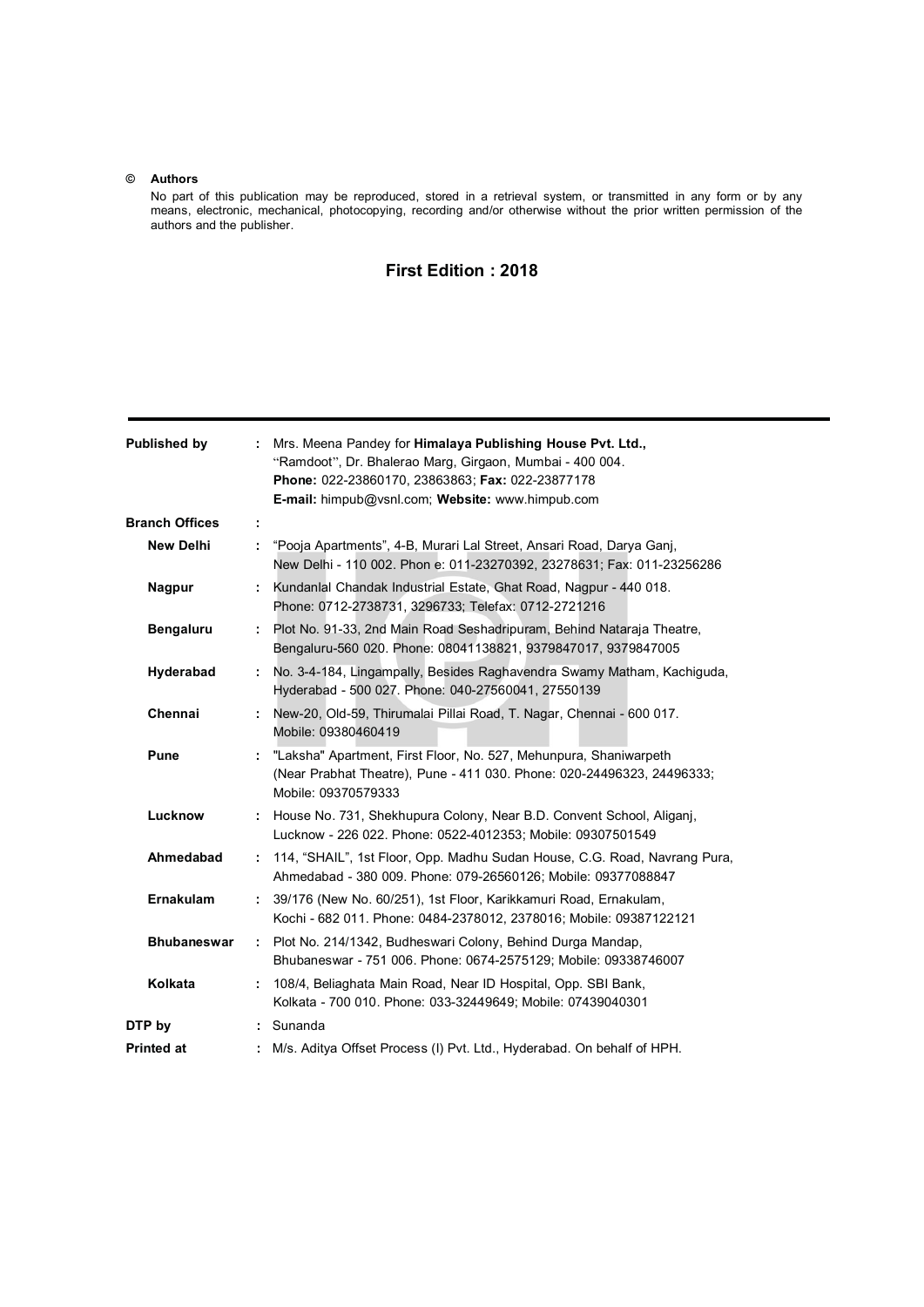## **PREFACE**

Introduction of GST law by replacing the earlier indirect tax laws such as central excise, VAT, service tax, etc. has changed the way in which business is being done in India. Even though there were initial hiccups due to the introduction, we hope to reap long-term benefits for business as well as for the country.

This book will help the students to understand the subjects as expected in the syllabus. Practical examples and illustrations have been used to make it easy for the students.

Good care has been taken to make this book free of any errors. However, to err is human and errors could be expected. We request students and teachers to bring any errors noticed to our notice for correction. This would help others also.

We would like to acknowledge the effort of Mr. Sumanth Kashyap who has been a major support in writing this book. We would like to thank Mr. Mohammed Tabish for this contribution and time. We are also thankful to CA Madhukar N. Hiregange who has been an inspiration to many for his passion in indirect tax law practice and spreading the indirect tax knowledge including GST.

Our acknowledgements are also due to Dr. Poornima Anil Kumar and Ms. Swetha Mahadev, without whose support and sacrifice, this work would not have been completed.

We are grateful to Late Sri D.P. Pandey and Sri. Neeraj Pandey of Himalaya Publishing House Pvt. Ltd., for providing us this opportunity of sharing our knowledge with you. We thank Sri. Vijay Pandey for his continuous support.

Finally, our acknowledgement are due to the Almighty who blessed us with the knowledge, required for writing this book.

#### **Authors**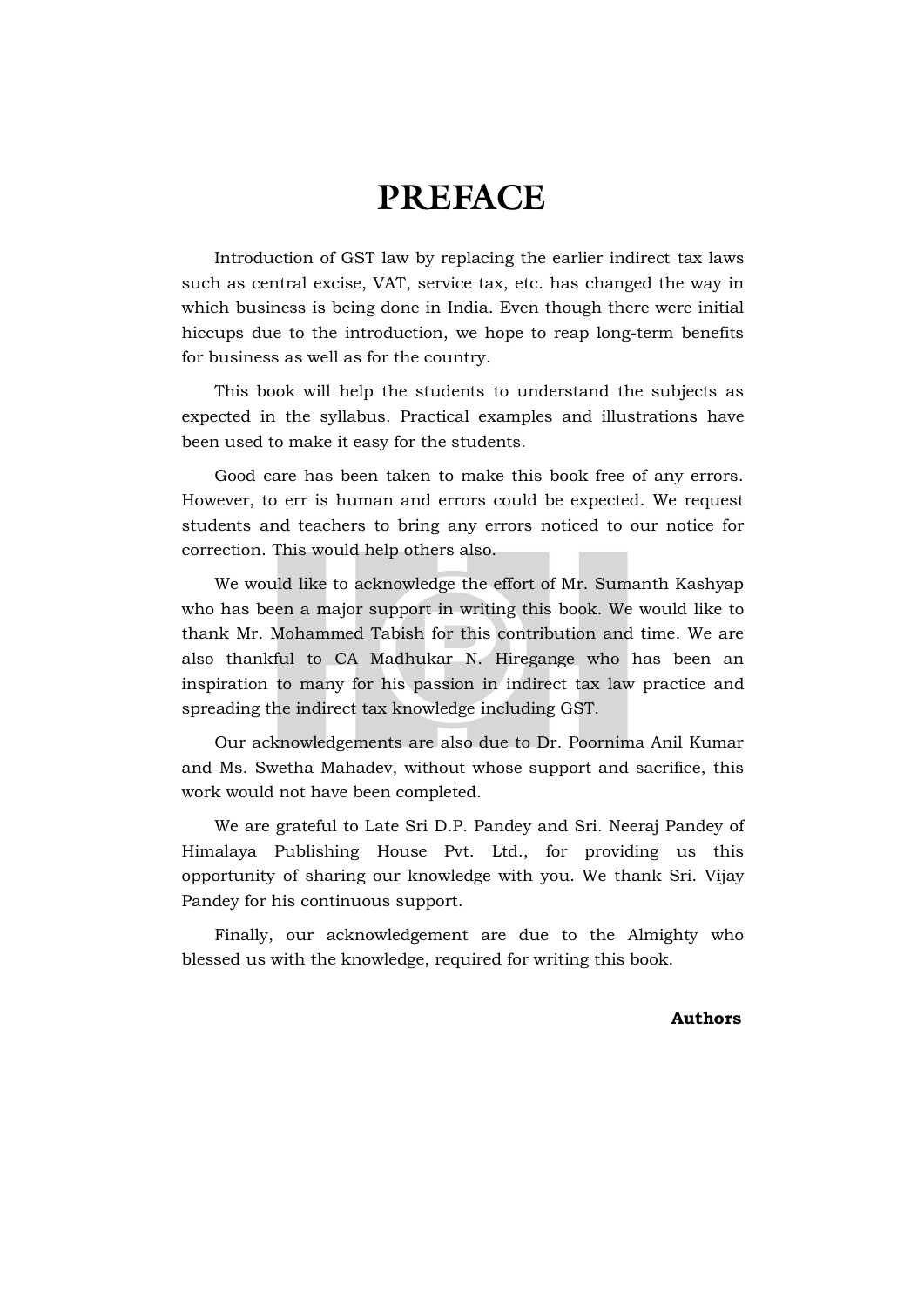## **SYLLABUS**

#### **OBJECTIVES:**

- 1. The objective is to equip students with the principles and provisions of Goods and Services Tax (GST), which is implemented from 2017 under the notion of One Nation, One Tax and One Market.
- 2. To provide an insight into practical aspects and apply the provisions of GST laws to various situations.

#### **UNIT 1: INTRODUCTION TO GOODS AND SERVICES TAX (GST) 08 Hrs**

Objectives and basic scheme of GST, Meaning – Salient features of GST – Subsuming of taxes – Benefits of implementing GST – Constitutional Amendments – Structure of GST (Dual Model) – Central GST – State/Union Territory GST – Integrated GST – GST Council: Structure, Powers and Functions. Provisions for Amendments.

#### **UNIT 2: GST ACTS: CGST ACT, SGST ACT (KARNATAKA STATE), IGST ACT 08 Hrs**

**Salient Features** of CGST Act, SGST Act (Karnataka State), IGST Act –

**Meaning and Definition:** Aggregate turnover, Adjudicating authority, Agent, Business, Capital goods, Casual taxable person, Composite supply, Mixed supply, Exempt supply, Outward supply, Principal supply, Place of supply, Supplier, Goods, Input service distributor, Job work, Manufacture, Input tax, Input tax credit, Person, Place of business, Reverse charge, Works contract, Casual taxable person, Non-resident person. Export of goods/services, Import of goods/services, Intermediary, Location of supplier of service, Location of recipient of service.

#### **UNIT 3: PROCEDURE AND LEVY UNDER GST 24 Hrs**

Registration under GST: Procedure for registration, Persons liable for registration, Persons not liable for registration, Compulsory registration, Deemed registration, Special provisions for casual taxable persons and Non-resident taxable persons. Exempted goods and services – Rates of GST.

Procedure relating to Levy: (CGST and SGST): Scope of supply, Tax liability on mixed and composite supply, Time of supply of goods and services, Value of taxable supply. Computation of taxable value and tax liability.

Procedure relating to Levy: (IGST): Inter-state supply, intrastate supply, Zero rates supply, Value of taxable supply – Computation of taxable value and tax liability.

Input tax Credit: Eligibility, Apportionment, Inputs on capital goods, Distribution of credit by Input Service Distributor (ISD) – Transfer of input tax credit - Simple problems on utilization of input tax credit.

#### **UNIT 4: ASSESSMENT AND RETURNS 10 Hrs**

Furnishing details of outward supplies and inward supplies, First return, Claim of input tax credit, Matching reversal and reclaim of input tax credit, Annual return and final return. Problems on assessment of tax and tax liability.

#### **UNIT 5: GST AND TECHNOLOGY 06 Hrs**

GST Network: Structure, Vision and Mission, Powers and Functions. Goods and Services Tax Suvidha Providers (GSP): Concept, Framework and Guidelines and Architecture to integrate with GST system. GSP eco system. (Theory only).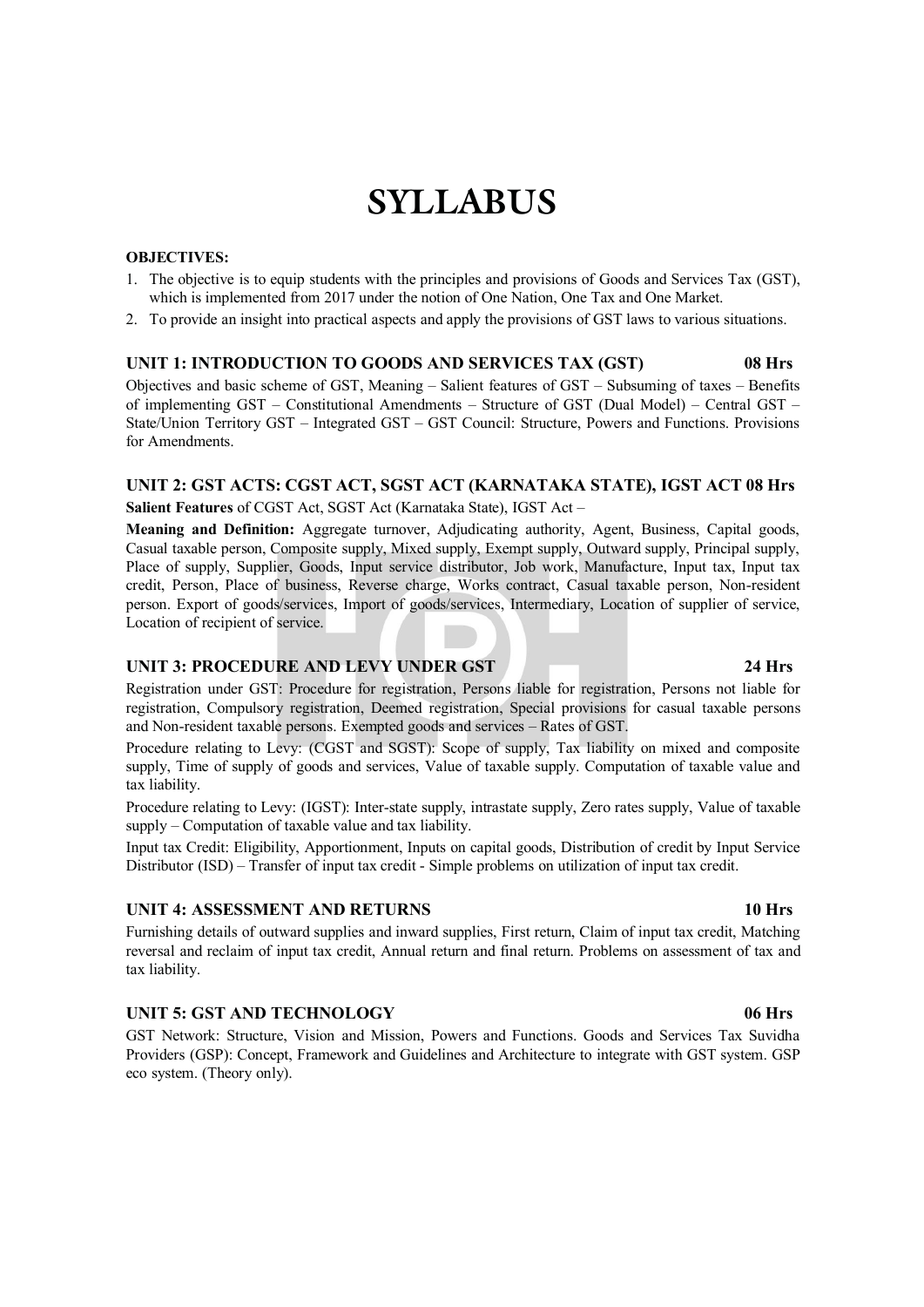## **CONTENTS**

#### **1. Introduction to Goods and Services Tax (GST) 1.1–1.12** 1.1 Introduction 1.2 Brief Historical Background of Goods and Services Tax (GST) 1.3 Different Models of GST 1.4 Structure of Indian Dual GST Model 1.5 Meaning of GST 1.6 Objectives of GST 1.7 Problems Faced by Previous Indirect Tax System in India 1.8 Benefits of GST to Various Stakeholders 1.9 Subsuming of Taxes under GST in India 1.10 Taxes Which are not Subsumed into GST 1.11 Salient Features of GST in India 1.12 Constitutional Amendments made for GST Implementation in India 1.13 GST Council: Structure – Powers and Functions – Provisions for Amendments **2. CGST, SGST and IGST Act and Other Related Provisions 2.1–2.16** 2.1 Various Acts in GST 2.2 Salient Features of CGST and SGST/UTGST Act 2.3 Salient Features of Integrated Goods and Services Act 2017 2.4 Important Definitions **3. Procedure and Levy under GST 3.1–3.85** 3.1 Registration in GST 3.2 Levy of GST 3.3 Concept of Mixed and Composite Supply 3.4 Time of Supply of Goods 3.5 Time of Supply of Services 3.6 Type of Supplies and Procedure Relating to IGST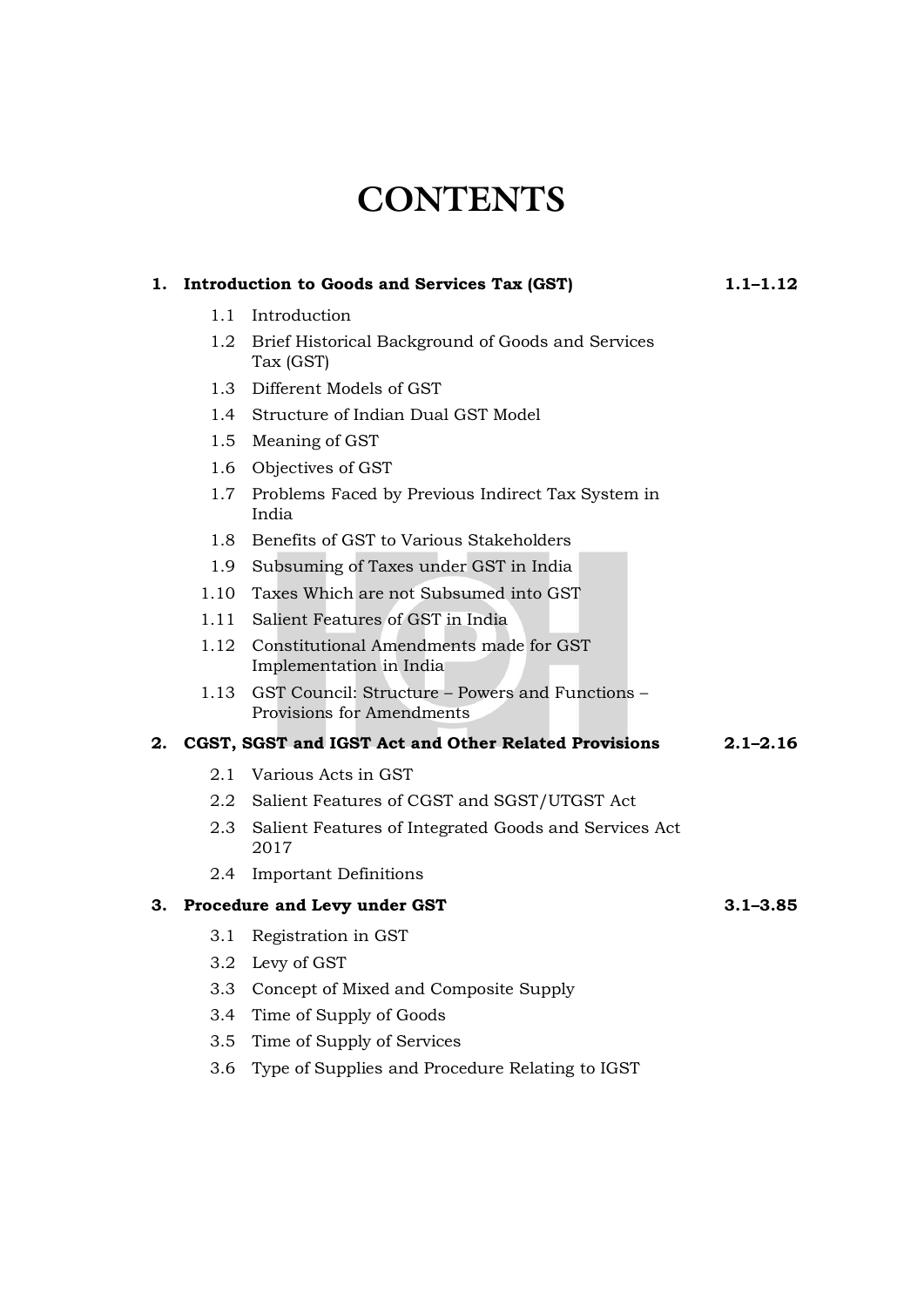- 3.7 Value of Taxable Supply Transaction Value
- 3.8 Valuation When Transaction Value is Not Available
- 3.9 Special Valuation Mechanism for Few Category of Services
- 3.10 Deduction in Case of Pure Agent
- 3.11 Rate of Exchange in Case of Currency other than Indian Rupees
- 3.12 Valuation When Supply is Inclusive of GST
- 3.13 Input Tax Credit and Related Provisions
- 3.14 Input Service Distributor and Input Tax Credit
- 3.15 Skill Development

#### **4. Assessment and Returns 4.1–4.36**

- 4.1 Introduction to Assessment in GST
- 4.2 Returns under GST
- 4.3 Input Tax Credit Claim and Provisional Acceptance
- 4.4 Matching, Reversal and Reclaim of Input Tax Credit
- 4.5 Matching, Reversal and Reclaim of Output Tax Liability
- 4.6 Annual Audit under GST
- 4.7 Late Fee Levy for Delayed Filing in GST
- 4.8 Solved Practical Problems

**5. GST and Technology 5.1–5.16** 5.1 Introduction 5.2 Historical Background of Goods and Services Tax Network (GSTN) 5.3 GST Suvidha Provider (GSP) and Related Concepts 5.4 Guidelines and Architecture for Integration of GSTN and GSP **Skill Development S.1–S.5 Model Question Paper M.1–M.6 Previous Exam Question Paper P.1–P.4 Bibliography B.1–B.1**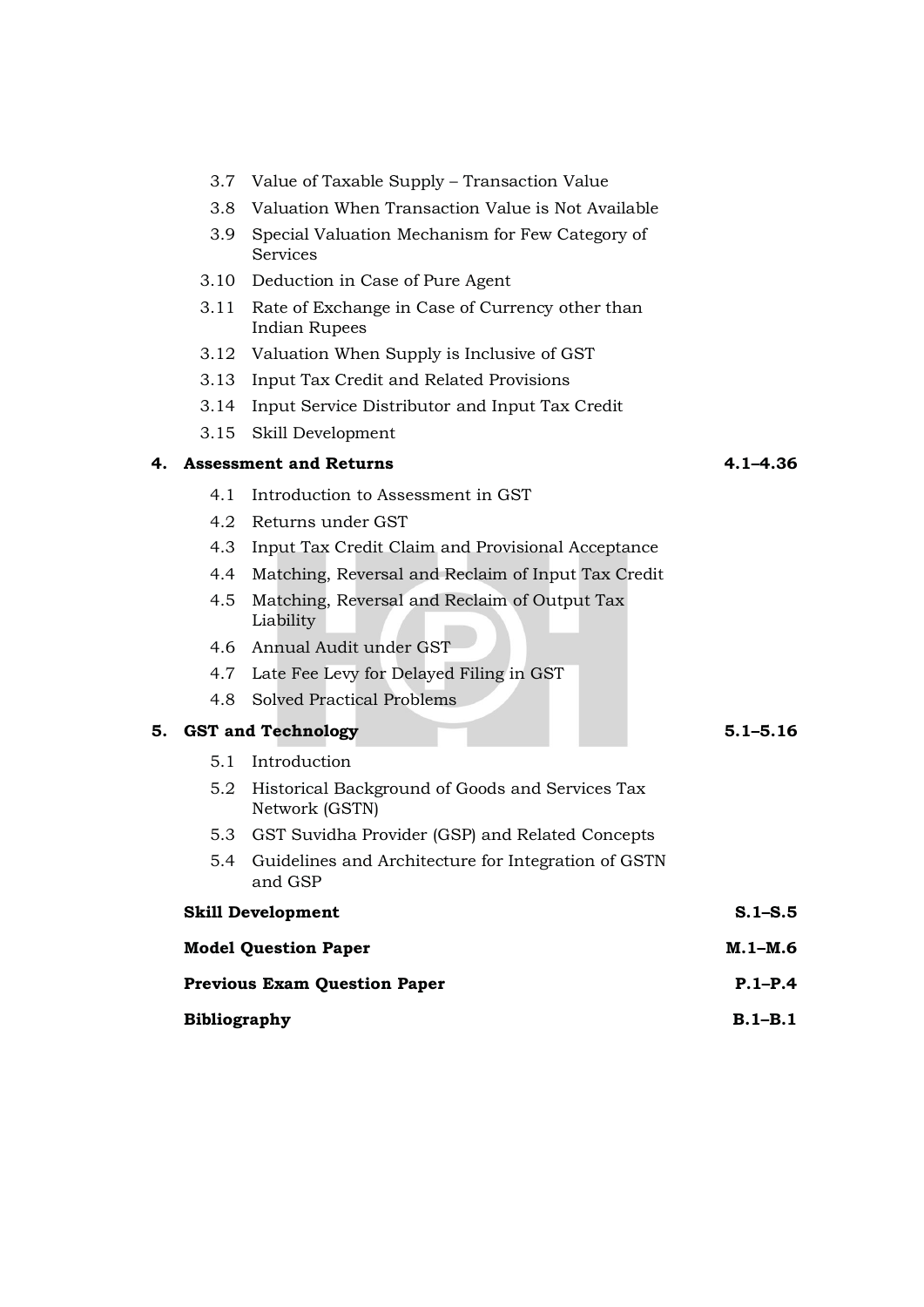### **Chapter 1**

## **Introduction to Goods and Services Tax (GST)**

#### **Chapter Overview**

- 1.1 Introduction
- 1.2 Brief Historical Background of Goods and Services Tax (GST)
- 1.3 Different Models of GST
- 1.4 Structure of Indian Dual GST Model
- 1.5 Meaning of GST
- 1.6 Objectives of GST
- 1.7 Problems Faced by Previous Indirect Tax System in India
- 1.8 Benefits of GST to Various Stakeholders
- 1.9 Subsuming of Taxes under GST in India
- 1.10 Taxes Which are not Subsumed into GST
- 1.11 Salient Features of GST in India
- 1.12 Constitutional Amendments made for GST Implementation in India
- 1.13 GST Council: Structure Powers and Functions Provisions for Amendments

#### **1.1 Introduction**

Taxes are levied to raise revenue to fund government activities. It could also be levied to control pricing of goods. One best example is increase/decrease in tax rates of export goods such as sugar, onions. States and their functional equivalents throughout history have used tax money to carry out many functions. Some of these include expenditure on economic infrastructure (roads, public transportation, sanitation, legal systems, public safety, education, health care systems), military, scientific research, culture and the arts, public works, distribution, data collection and dissemination, public insurance, and the operation of government itself.

Tax is defined as the financial charge or other levy imposed upon a taxpayer (an individual or legal entity) by State or other administrative divisions. It is to be noted that tax is not a voluntary donation or payment but rather it is enforced contribution exacted pursuant to legislative authority. Taxes may be collected in the form of income tax, wealth tax, gift tax, toll, duties, customs, excise, octroi, surcharge and cess and in other names.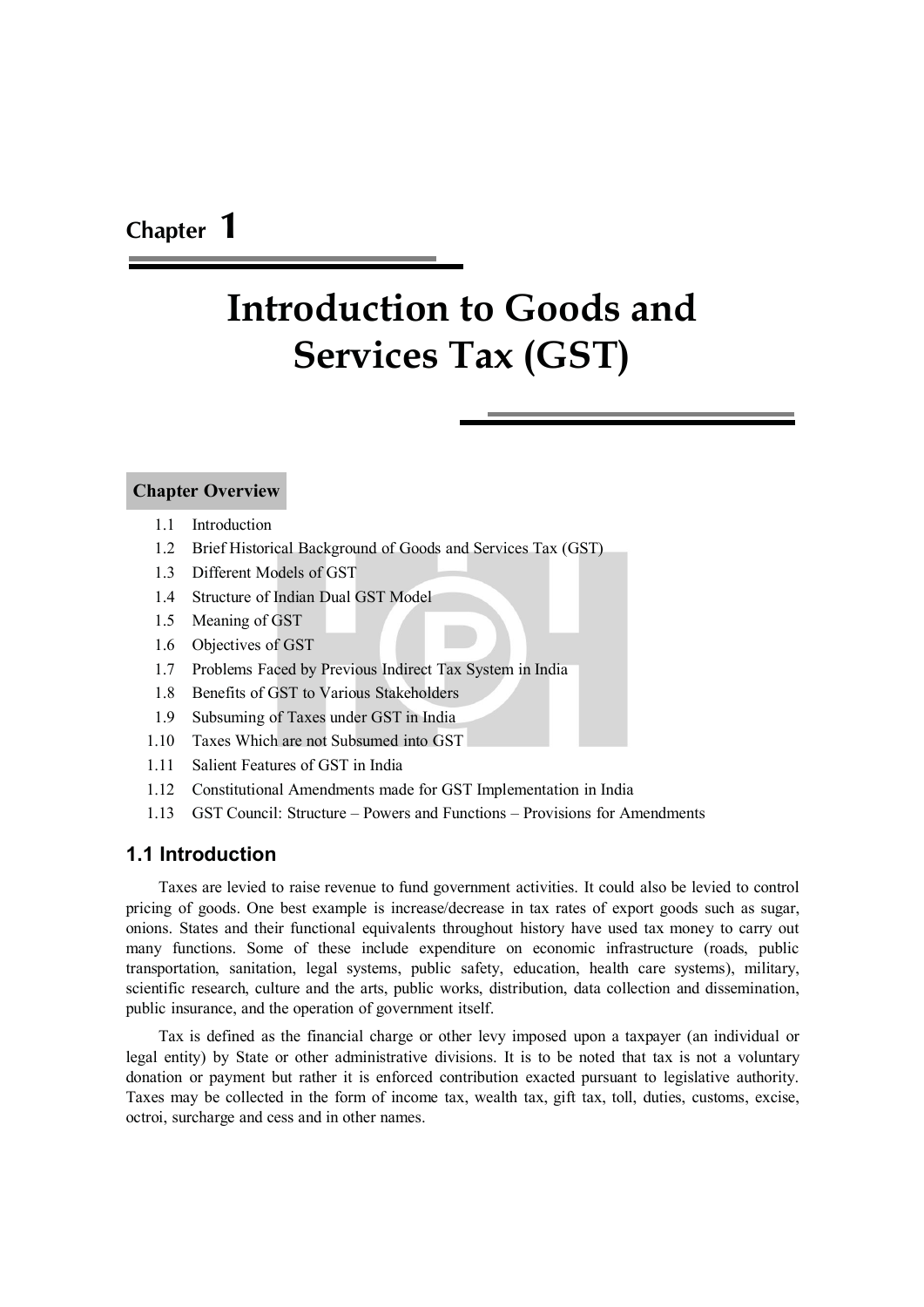#### **1.2 Brief Historical Background of Goods and Services Tax (GST)**

GST is actually based on the value added tax system first envisioned and devised by a German Economist by the name Dr.Wilhem von Siemens. He envisioned sales tax on goods that did not affect the cost of manufacture or distribution but was collected on the final price charged to the consumer. Thus, tax was always a fixed percentage charged to the customer.

France was the first country in the world to implement GST. Maurice Laurie, Joint director of the French tax Authority first introduced VAT on 10th April 1954. Initially directed at large businesses, in the due course of time, it was extended to all the business sectors. Personal end to end consumers could not recover VAT on purchases, but businesses could recover VAT on the materials and services that they buy to make further supplies. In this way, the total tax levied at each stage in the economic chain of supply is a constant fraction of the value added by the business to its products and most of the cost of collecting the tax was borne by businesses, rather than by the State. Value added tax is gaining favor over the traditional sales tax worldwide. Now around 160 countries in the world have already implemented GST and value added tax.

#### **1.3 Different Models of GST**

There are different models of GST practiced around the world. The popular models of GST and Indirect taxes followed are given below:

> Concurrent Dual GST

Non-concurrent Dual GST

Generally, there are 3 models under GST:

- (a) Central Model of GST
- (b) State Model of GST
- (c) Dual GST: Dual Model of GST is further divided into 2 types as

#### **1.3.1 Central Model of GST**

Under this model of GST, at the two levels of government that is at the Centre and at the State, the tax levy would be in the form of single national GST with appropriate revenue sharing agreements between Central government and the State governments. In this model of GST, most of the revenue would be collected by the Centre and little percentage would be shared with State governments. This model of GST is called as National GST model and is currently followed in Australia and China.

#### **1.3.2 State Model of GST**

This model of GST is followed in countries like the United States of America. States would have the power to levy the GST and Central Government would withdraw from levying GST and the revenue loss suffered by the Central Government would be set-off by suitable compensating reduction in the fiscal transfers to the States. This would significantly enhance the revenue capacity of the States and reduce their dependence on the Centre.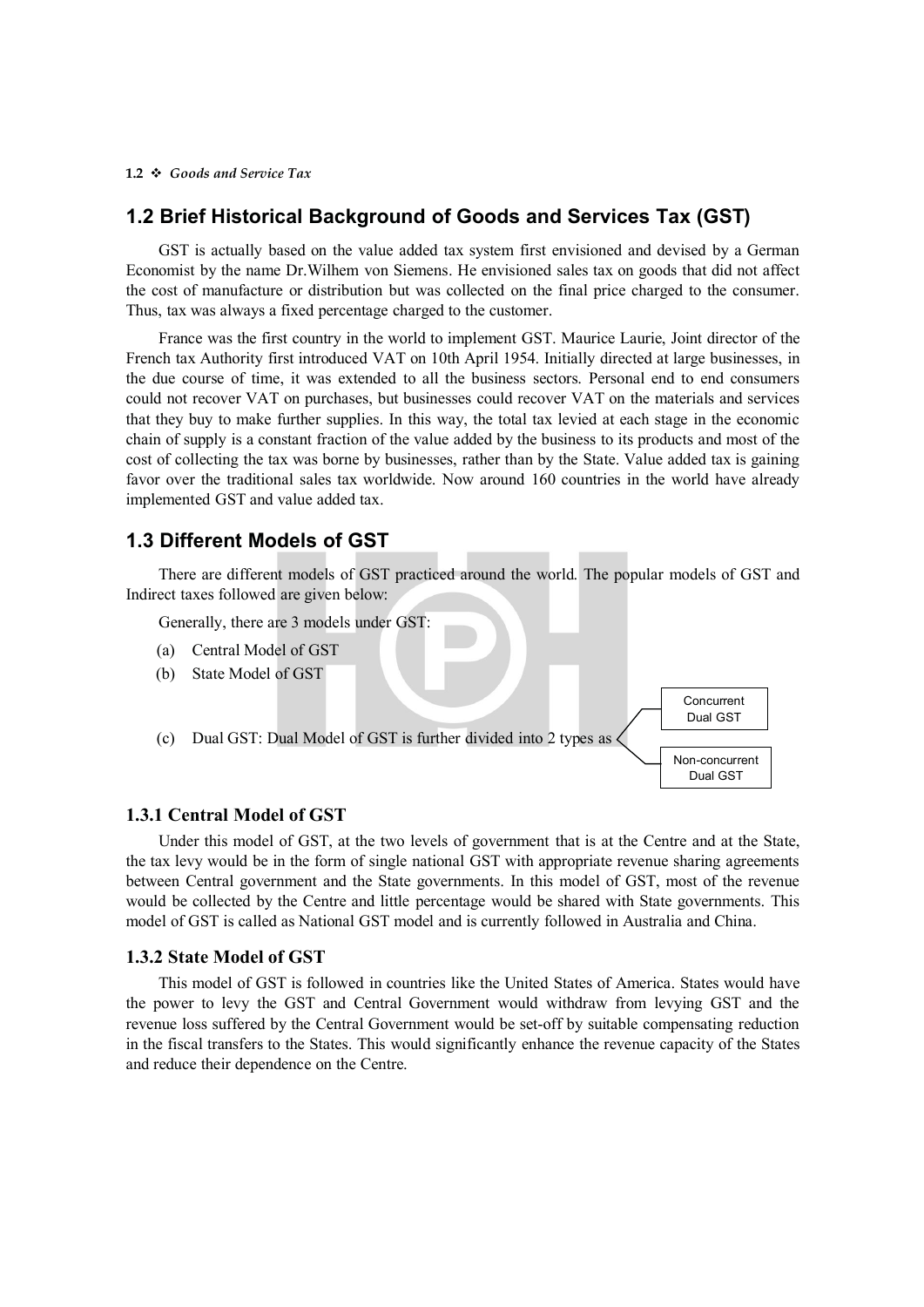#### **1.3.3 Dual GST Model**

There are two types of dual GST models as provided below:

- **(a) Concurrent Dual GST Model:** Indian GST model is concurrent GST Model as both Centre and the State governments levying at the same time. There would be Central GST levied by Central Government and State GST levied by State government. In this model both goods and services would be con-currently taxed. Some of the countries following this model other than India are Brazil and Canada.
- **(b) Non-Concurrent Dual GST Model:** Under this model, GST on goods would be levied by States only and on services by the Centre only. States already have the power to levy the tax on the sale and purchase of goods (and on immovable property), and the Centre for taxation of services. No special effort would be needed for levying a unified Centre tax on interstate services.

#### **1.4 Structure of Indian Dual GST Model**

The Indian dual GST model includes the following:

#### **1.4.1 Central Goods and Services Tax (CGST)**

CGST refers to Central Goods and Services Tax. It is levied as per the Central Goods and Services Tax Act, 2017. Taxes collected under CGST would be the revenue for the Central Government. However, the input tax credits on CGST would be given to the respective States of the destination of goods/services/ both in the supply chain. CGST input tax credit can be utilized only for the Output taxes of CGST and IGST. CGST has subsumed various previous regime Indirect taxes like Service tax, Central Excise Duty, Additional Duty of Excise, Excise duty levied under the Medicinal and Toiletries Preparations Act 1955. The CGST would be levied on the intrastate supplies of goods and services and both.

#### **1.4.2 State Goods and Services Tax (SGST)**

State goods and services tax is levied as per the State Goods and Services Act, 2017. SGST would be levied on the intrastate supplies of goods and services and both. SGST has subsumed various previous regime taxes like State value added tax (VAT), Entertainment taxes, Luxury taxes, taxes on lottery, betting and gambling, Entry taxes and Octrois imposed by the State governments such other state duties and surcharges. Any input tax credit of State taxes can be utilized against SGST output tax and IGST output tax only.

#### **1.4.3 Integrated Goods and Services Tax (IGST)**

Integrated Goods and Services Tax is levied as per the Integrated Goods and Services Tax Act, 2017. Integrated Goods and Services Tax would be levied towards supply of goods or services or both in the interstate trade and Imports/Exports. IGST collected would be divided between Centre and States as per the recommendations made by GST council with the Constitutional Amendments. IGST has subsumed various taxes like Central Sales Tax, the Countervailing duty of customs (CVD), Special Additional Duty of customs(SAD) levied during the previous tax regime. The input tax credit of IGST can be utilized firstly for payment of IGST output tax, CGST output tax and then for SGST output tax.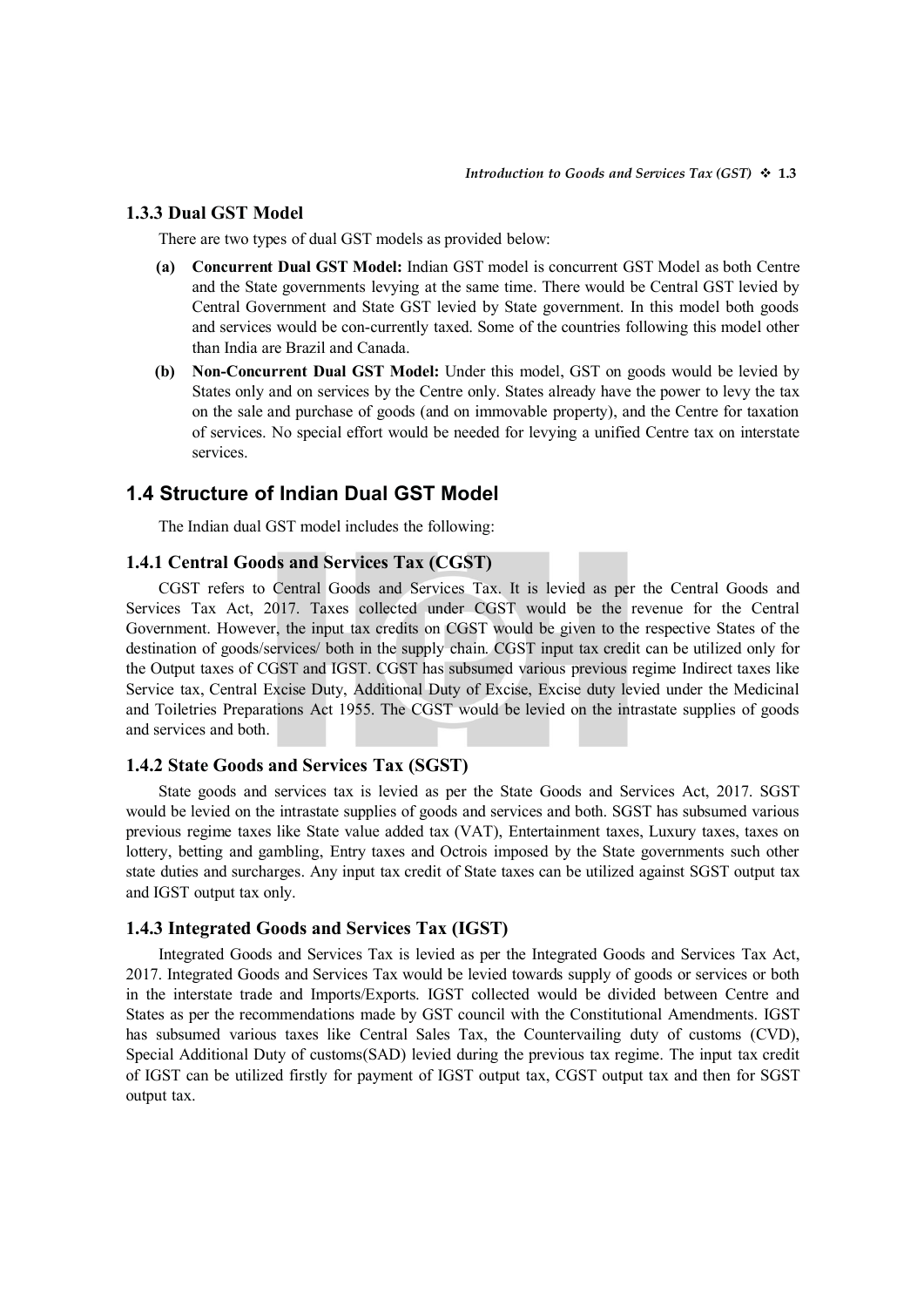#### **1.4** *Goods and Service Tax*

#### **1.4.4 Union Territory Goods and Services Tax (UTGST)**

Union Territory Goods and Services Tax has been levied as per the clause 26B of Article 366 of Constitution. As per this clause, State includes Union Territory with legislature like Delhi, Puducherry. These two union territories would have the SGST provisions as both have separate state legislatures and can operate in terms of SGST. The union territories goods and services tax is levied as per the provisions of Union Territories Goods and Services Tax Act, 2017. The purpose of levying UTGST for Indian union territories is to apply tax collection on intrastate transactions on every union territory where there is the absence of legislature and have similar properties of SGST (i.e., union territories of Andaman and Nicobar Islands, Lakshadweep islands, Dadra and Nagar Haveli, Daman and Diu, Chandigarh). The input tax credit of UTGST would be utilized for the output tax liability of UTGST and for IGST.

#### **1.5 Meaning of GST**

Goods and Services Tax (GST) is a value added tax levied on supply of goods and services. It is levied at each stage of value addition of goods and services. It is a destination-based tax where tax revenue would get generated to destination State. Input tax credit of GST paid at each stage would be available in the subsequent stage of the value addition for set-off against the liability. GST is paid by consumers but remitted to the government by the businesses supplying goods or services.

#### **1.6 Objectives of GST**

- **(a) To eliminate the cascading effect of indirect taxes on single transaction:** The basic objective of GST is to remove cascading effect of the taxes. Cascading effect of taxes mean levy of tax on tax. GST would be levied only towards the net value added portion and not towards the entire portion of value as the tax payer would enjoy input tax credit.
- **(b) To subsume all the indirect taxes at the Centre and State level:** Barring few indirect taxes, all the major indirect taxes levied by central and state governments have been subsumed into GST. Thus, the taxpayer and supplier need not bother about paying multiple indirect taxes under different laws.
- **(c) To reduce the tax evasion and corruption:** GST would help in curbing of tax evasion and reduce corruption in tax department. In the system of GST, there would be less chance to claim false input tax credit as it requires matching of invoices between recipient and the suppliers. Input tax credit can be claimed only if the tax has been deposited by the registered supplier to the Government. Each invoice wise matching and verification would be made to ensure that taxes are properly paid to the government.
- **(d) To increase the productivity:** GST would help in increasing the enterprise productivity and efficiency. Under the previous tax regime, there were many constraints relating to logistics and impractical procedures regarding claim of input tax credit. There was also levy of entry tax in few States on entry of goods into states. In GST regime, entry tax has been subsumed. Number of checks on State borders would also reduce due to removal of check posts. These factors would help in increase of productivity.
- **(e) To increase tax compliance:** Tax compliance under GST is expected to be more compared to the previous tax regime. As the number of tax laws have been subsumed, the tax payer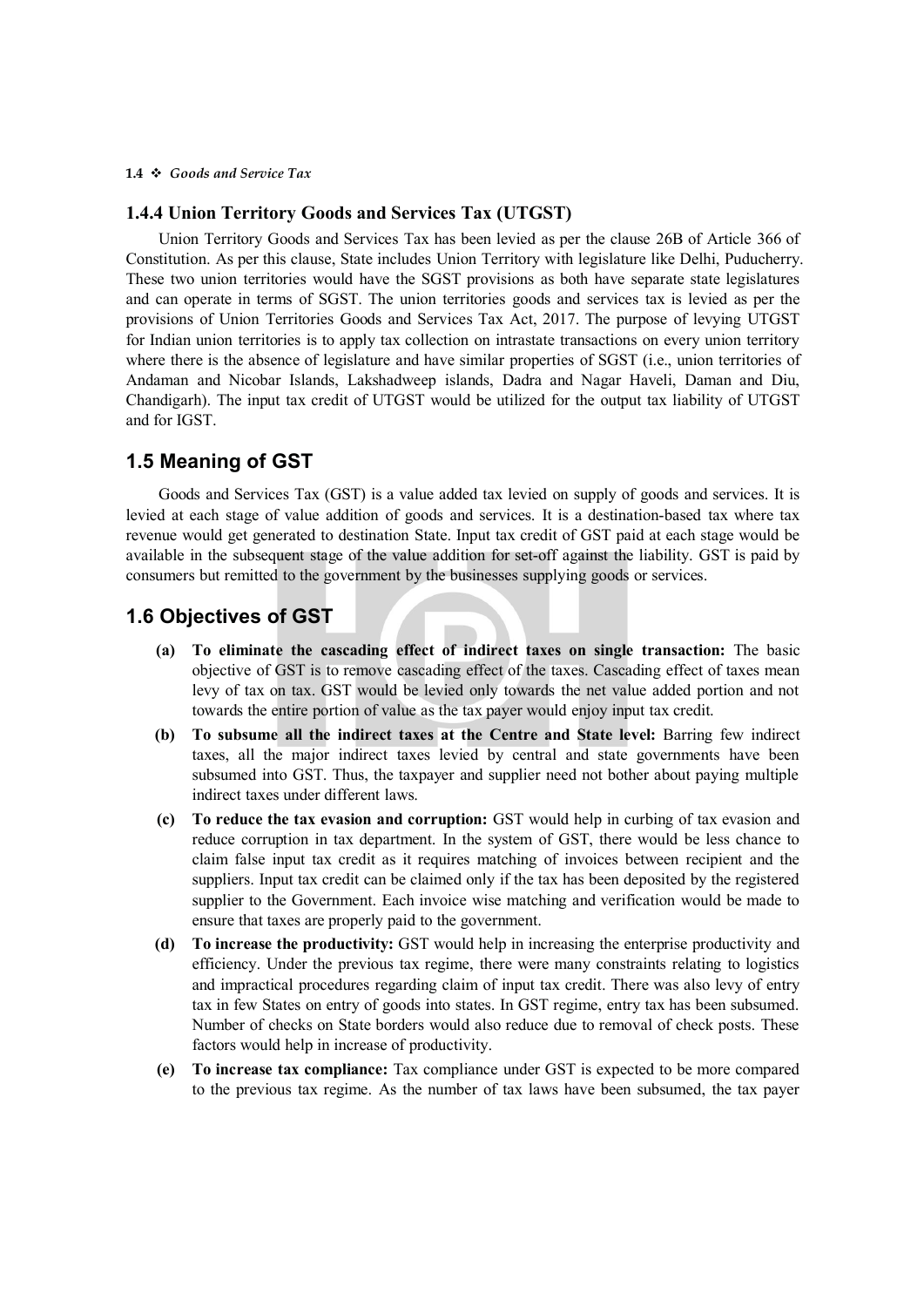would have to comply mainly with GST law with returns and registration needed. There is no need to file different returns and obtain different registration for compliance.

- **(f) To increase the tax to GDP ratio and the revenue surplus:** GST would increase the tax to GDP ratio and it is expected to be about 11.9% by 2019-20. The more tax to GDP ratio, the more would be the tax collections and it indicates the status of better economic system of the country. More tax compliances and wider tax base would result in higher tax revenue to the government and the objective of GST is to have a revenue surplus to the government.
- **(g) To bring more people under the tax net:** GST helps in widening of the tax base and bring large number of people into tax net. In earlier regime, there were many exemptions and rules for registration for different types of taxes. Now there is a single limit for turnover below which registration would not be required. More tax payers would be covered under the tax net which ultimately could result in increasing the tax base and tax revenue for the government.
- **(h) To achieve the policy of one nation one tax:** GST replaces multiple indirect taxes which were existing in the previous regime. There is a single and neutral tax in most cases so there would not be any differences in the tax rates between one state to another state. In this way, GST law has achieved the policy of one nation one tax.
- **(i) To provide a seamless credit of input taxes:** Cross-sectional credit of input was not allowed earlier. Also, there were many restrictions and conditions in previous tax regime. In GST, much simpler rules have been laid to utilize the cross-sectional credit of input taxes. For example, a trader who was earlier not allowed to take credit of service tax paid on services is allowed to take credit on goods as well as services. The seamless system of credit would ensure that the taxes on supplies are paid to the extent of value additions and net liability and double taxations are avoided.

#### **1.7 Problems Faced by Previous Indirect Tax System in India**

- **(a) Cascading effect of taxes:** Major issue with respect to earlier indirect tax system was levy of tax on tax. For example, VAT was being levied on basic value and excise duty amount. Ideally there should not have been VAT on excise duty amount. Another example could be non-allowance of central sales tax paid on interstate sale of goods as input tax credit. This led to increase in basic purchase price.
- **(b) Complexity existed in determining the nature of services:** Too much distinction between goods and services in India made the transactions more complex in earlier tax regime. This led to payment of wrong rate of taxes. Sometimes excess payment of taxes. In GST, there is more clarity on treatment of transactions as supply of goods or as services.
- **(c) Inability of states to tax on services:** Excluding the States from levying of service tax was another negative impact on States revenues. Now in GST, even States have got powers to tax services.
- **(d) Lack of uniformity across States:** Previous VAT structure lacked uniformity. VAT rates and rules across different States varied. Not only the VAT rates but also other rules like definitions of items, set-offs, etc. Such different rules, rate of taxes made tax compliance complex.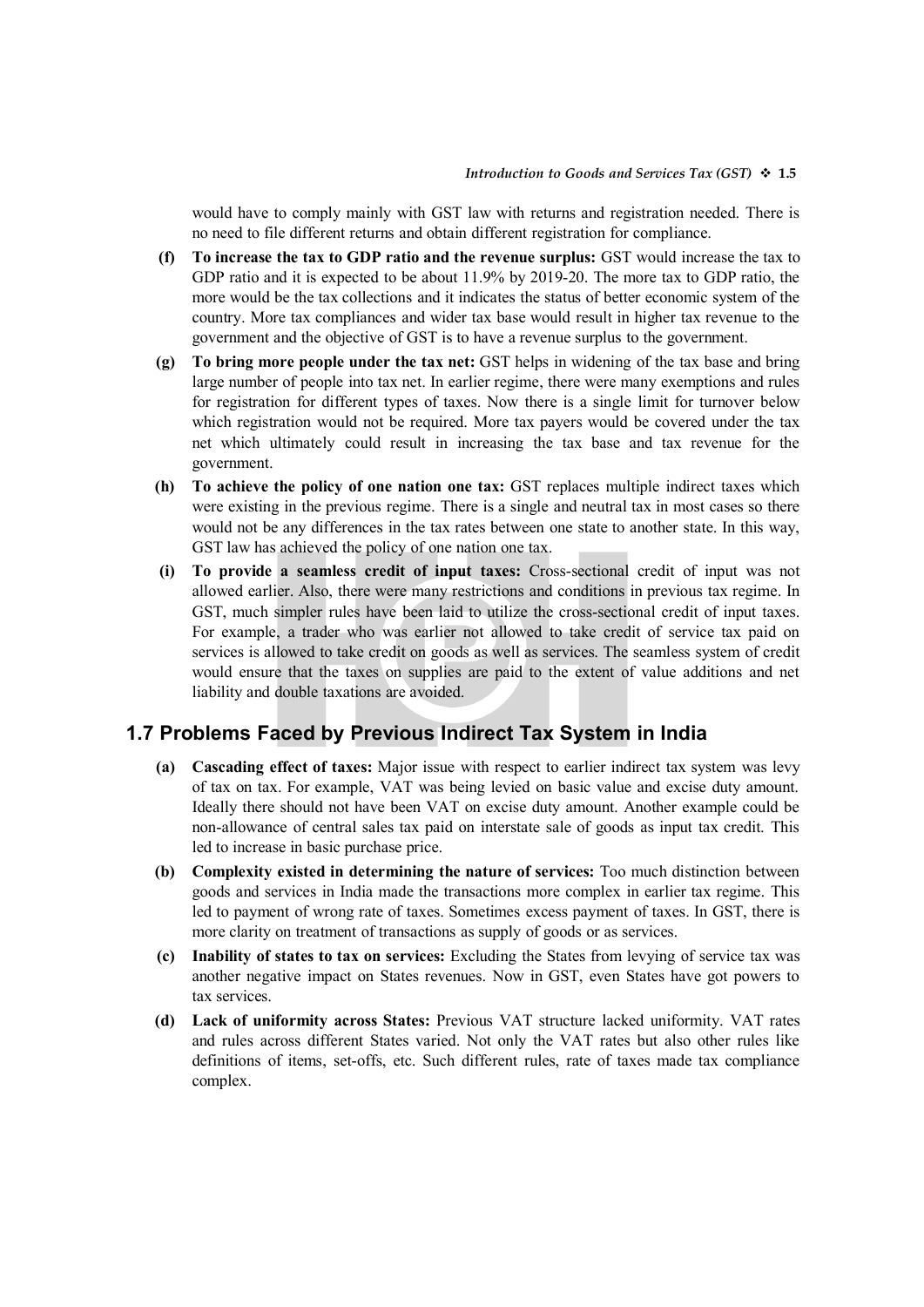#### **1.8 Benefits of GST to Various Stakeholders**

#### **1.8.1 To Traders/Manufacturers**

- (a) Single taxation easy compliance
- (b) Simpler tax law with fewer rate of taxes
- (c) Mitigation of double taxation and cascading effect of taxes
- (d) Encourages to do business throughout the country
- (e) Increase in ease of doing business
- (f) Reduction in transaction costs would encourage improved competitiveness in the trade and Industry.
- (g) Reduction in unnecessary logistics costs would benefit the businesses through increased profits. As GST encourages interstate trade and businesses, warehouse operators and businesses have shown interests in setting up warehouses at strategic business locations to reduce transportation costs. GST would also help in saving time through e-way bill system where time and procedures spent on check posts would be reduced.
- (h) There would be a robust IT System for tax payments, refunds, returns. When the information technology system gets properly implemented, refunds under GST would also become faster which would encourage the exporters.

#### **1.8.2 To the Government**

- **(a) Simpler tax structure:** GST is a single tax system with simple tax regulations throughout India. Therefore, implementation of tax laws and procedures across states would be easy. Cost of tax collection would also get reduced when tax payers starts complying with simple tax system.
- **(b) More tax collection:** GST is having a large tax base with a large number of taxpayers getting registered throughout India. The tax collection in the GST would be huge compared to the previous tax regime.
- **(c) Better controls on leakage:** GST would result in better tax compliance due to a robust IT infrastructure. Due to the seamless transfer of input tax credit from one stage to another in the chain of value addition, there is an inbuilt mechanism in the design of GST that would incentivize tax compliance by traders. Due to efficiency gains and prevention of leakages, the overall tax burden on most commodities would come down, which would benefit consumers.
- **(d) Increase in tax to GDP ratio:** GST would help to increase the tax to GDP ratio. A better tax to GDP ratio indicates a healthier economic system. In the previous tax regime, the compliances were lesser as compared to GDP, thus GST would improve to achieve better growth rate.
- **(e) Ease of doing business:** GST would help in improving the concept of ease of doing business. In turn, this would also help in improving the FDI inflows.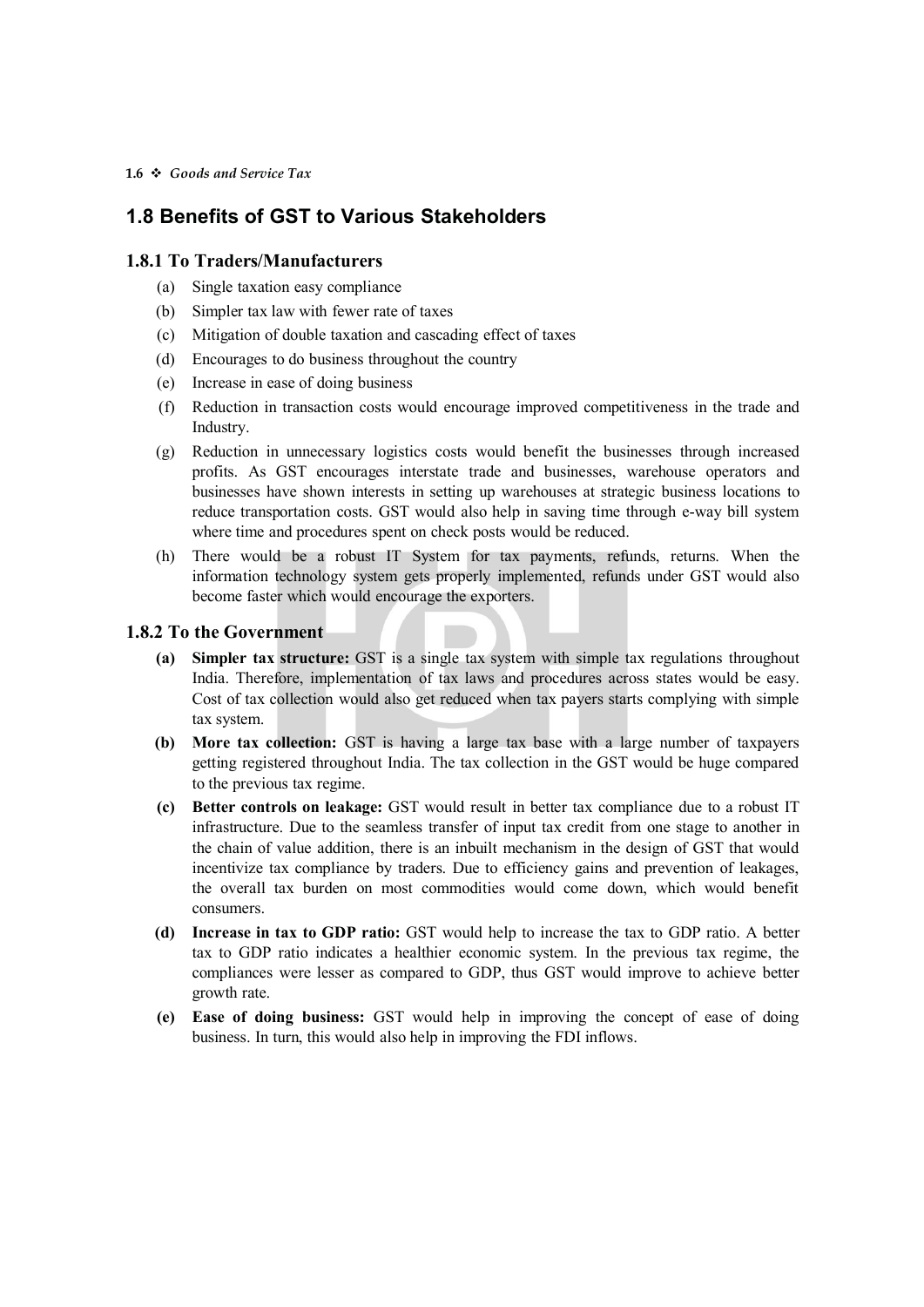#### **1.8.3 To the Citizens and Society**

- (a) Reduction in prices of goods and services due to single tax structure and elimination of cascading effect of taxes.
- (b) Transparency in the taxation system.
- (c) Help to generate millions of employment opportunities.
- (d) Helps in curbing of black money and it would also lead to reduction of corruption.
- (e) Increase in tax base would help the citizens in lesser rate of taxes.

#### **1.9 Subsuming of Taxes under GST in India**

The various taxes which got subsumed into GST are as below:



#### **1.10 Taxes Which are not Subsumed into GST**

- **Basic Customs Duty:** These are protective duties levied at the time of import of goods into India.
- **Exports Duty:** This duty is imposed on export of certain goods which are not available in India in abundance.
- **Road and Passenger Tax:** These are in the nature of fees and not in the nature of taxes on goods and services.
- **Toll Tax:** These are in the nature of user fees and not in the nature of taxes on goods and services.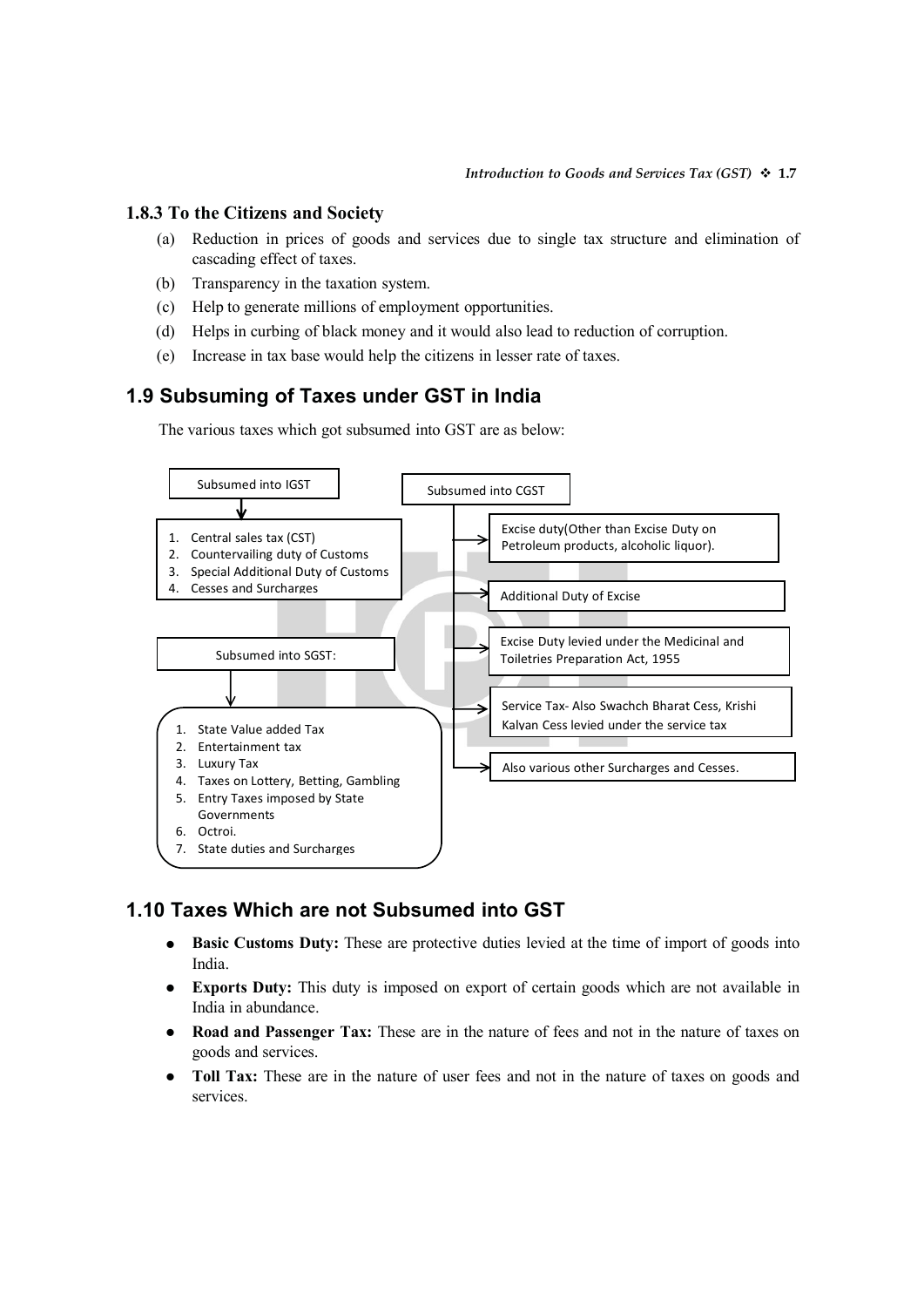#### **1.8** *Goods and Service Tax*

- Property Tax
- Stamp Duty
- Electricity Duty
- Excise Duty on alcoholic liquor and tobacco products.
- Excise Duty on Petroleum. In few years, petroleum products would be brought into GST net.
- Taxes on entertainments and amusements to the extent levied and collected by a panchayat or a municipality or a regional council or district council shall not be subsumed (included) under GST.

#### **1.11 Salient Features of GST in India**

The important features of GST in India are as follows:

- **(a) State wise registration:** Under GST though it is applicable all India level, State wise registration is compulsory. Every registered person would be assigned separate State wise GSTIN. Suppose company A has a unit in Bengaluru and another unit in Chennai and both are operating separately, then company A is required to obtain GST registration for Karnataka as well as for Tamil Nadu. In GST law, there is also an option of taking separate GST registration within the same state for different business verticals.
- **(b) Destination-based tax:** Indirect taxation can be either origin-based or destination-based. Under destination-based tax system, the tax would accrue to the State where the supply is consumed whereas under origin-based tax system, taxes would be accrued to the State where supply originates. GST is a destination-based tax where taxes would accrue or levied at the place of supply. In earlier VAT regime, the taxes used to accrue to the supplying state.
- **(c) Subsuming of States and Central taxes:** Barring few taxes which are continued from old tax law, under GST all the major indirect taxes are subsumed into one central tax called goods and services tax. Now, GST is an unform unified tax.
- **(d) No surcharge would be levied on GST:** There would be no surcharges levied on the GST. All the major surcharges have been subsumed into the GST. However, there shall be levied a cess called Compensation cess on certain notified goods. This Compensation cess would be levied to provide compensation to the States which would have lower revenue in the initial years of GST levy.
- **(e) Turnover limit for registration:** Under GST, the turnover threshold limit for registration for normal taxable person in all other States of India is  $\bar{\tau}$  20 lakh, In the special category States such as Arunachal Pradesh, Sikkim, Uttarakhand, Himachal Pradesh, Assam and the other States of the North-East like Meghalaya, Manipur, Mizoram, Tripura, Nagaland, it is  $\bar{\tau}$  10 lakh per annum.
- **(f) GST on exports:** Under GST, exports would not be subjected to tax. Exporter has two options to claim the refund of taxes paid on goods or services procured for export. He can execute a bond or letter of undertaking and make exports without payment of GST. A separate application to be made for refund of taxes paid on procurements. Otherwise, exporter can pay GST on export value though not liable by utilising the input tax credit available on the inputs. GST amount paid can be claimed as refund.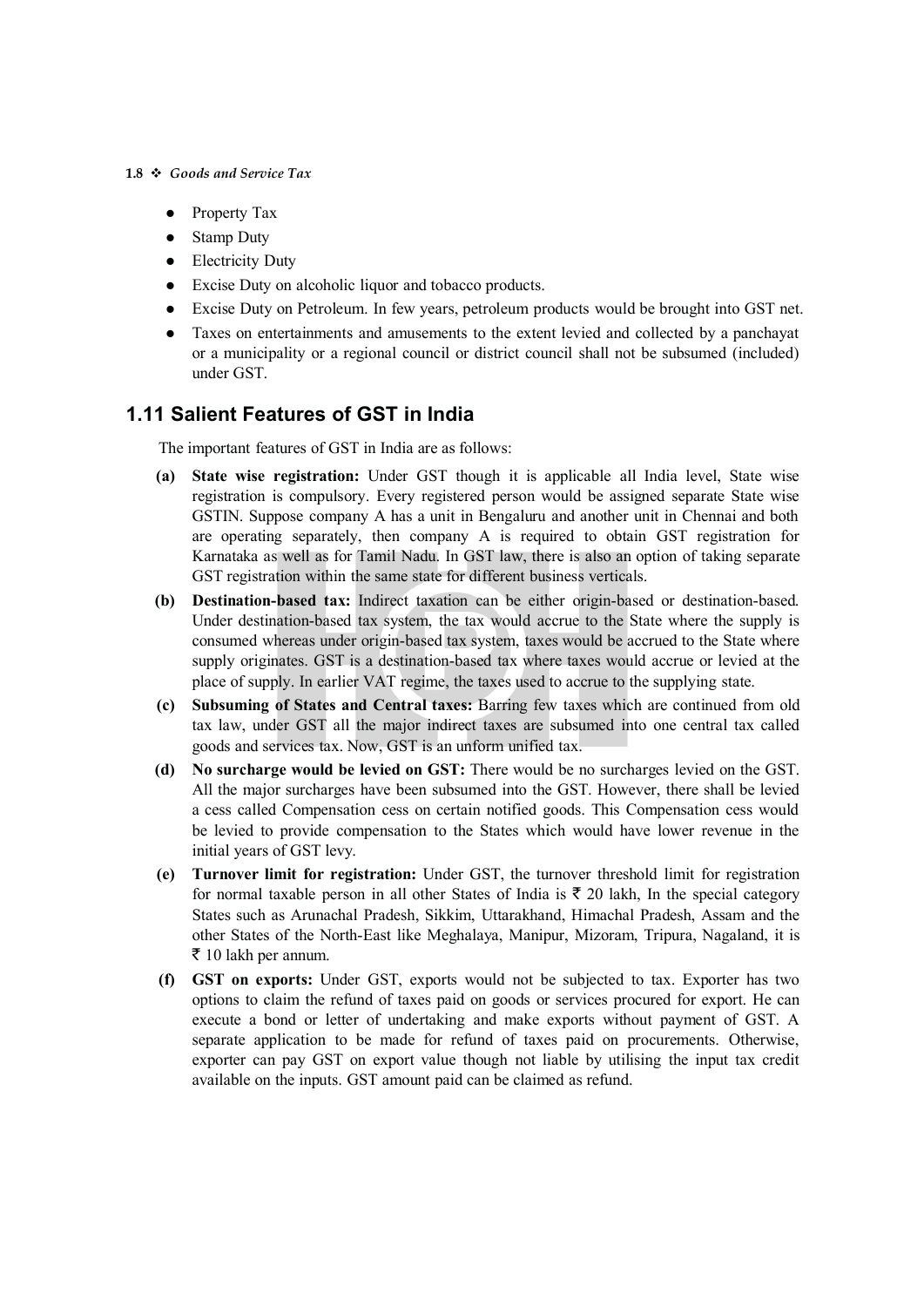- **(g) Payment of taxes under GST:** The taxes shall be paid either through making payment through an account called 'Electronic cash ledger' where the taxpayer would first deposit the cash and later make payment of the taxes Or he can pay through 'Electronic credit ledger' where he shall make payment by utilization of input tax credit eligible on goods or services procured.
- **(h) GST on imports:** Importer of goods would be required to pay IGST along with basic customs duty. The IGST amount paid would be eligible for input tax credit.
- **(i) GST council:** GST council is the joint forum of Centre and States consisting of finance ministers as its members. It would make necessary recommendations regarding procedures, tax rates, exemptions, threshold limits, etc. GST Council till date has made many recommendations in the GST regarding rates, rules, etc. The administration of GST would be the responsibility of the GST Council.

#### **1.12 Constitutional Amendments made for GST Implementation in India**

In the previous indirect tax regime, the fiscal powers between centre and State governments were clearly stated so that there was no overlap between respective domains. The centre had the power to levy tax on the act of manufacture of goods whereas States had the power to levy tax on sale of goods. In the case of interstate trade of goods, Centre used to levy central sales tax but the tax collected was retained by the original States. Services were exclusively taxed by the Central government.

Implementation and passage of GST required several amendments to be made in the Constitution of India. In order to facilitate levy and collection of GST by the Centre and the State governments, 122nd Amendment Bill of Constitution was passed on 03rd August 2016. After President of India gave his assent to it, it became 101st Amendment Act, 2016.

Some of the significant amendments made in the Constitution of India by passing the above Act are discussed in subsequent paragraphs.

- (a) New clause 12A was inserted in Article 366 to define "Goods and Services Tax" to mean that it is tax on supply of Goods or Services or both except the taxes on the supply of alcoholic liquor for human consumption.
- (b) GST is the first law that has been framed with the concurrent jurisdiction by Centre and the States. Article 246A of the Constitution inserted which provides that both the Parliament and the state legislatures shall have concurrent powers to make laws with respect to goods and services tax (GST). Parliament has exclusive power to legislate on interstate trade or commerce and the GST collected on such transactions is called IGST.

**Clause-1 of Article 246A:** Parliament and legislature of every State have the power to make laws with respect to goods and services tax imposed by the Union or by such State.

**Clause-2 of Article 246A:** Parliament has exclusive power to make laws with respect to goods and services tax where the supply of goods, or of services, or both take place in the course of interstate trade or commerce.

(c) Article 269A inserted giving powers to Government of India to collect tax on supplies in course of interstate trade and commerce which shall be shared between the Union and the States as per recommendations of the GST Council. For the purpose of this clause, imports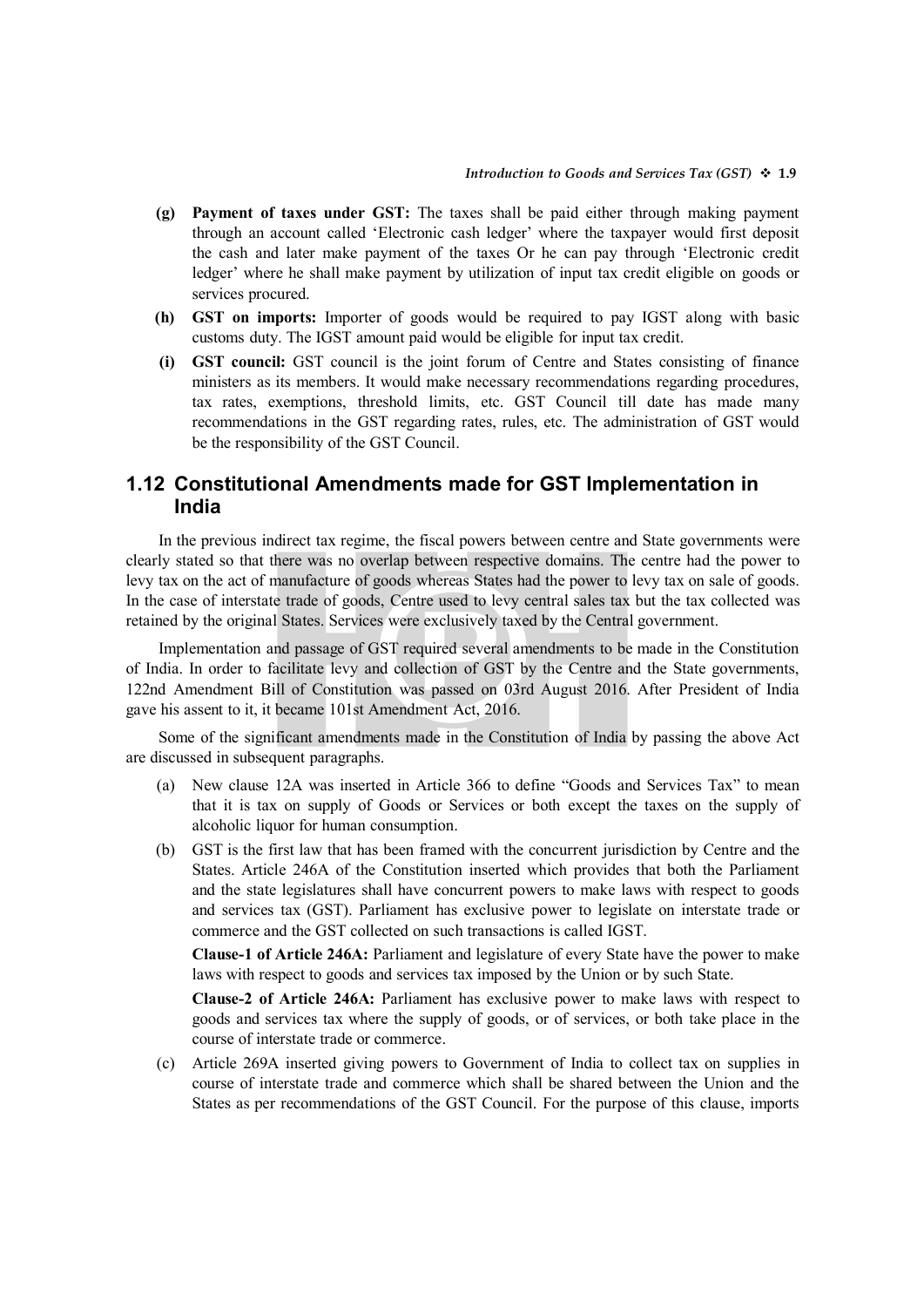#### **1.10** *Goods and Service Tax*

of goods or services or both shall be deemed to be in the course of interstate trade or commerce.

- (d) Article 269A also empowers Parliament to formulate the principles for determining the place of supply and when a supply of goods or of services or both take place in the course of interstate trade or commerce.
- (e) Article 279A of the constitution provides for a constitution of a GST council by the President of India within 60 days from the day the Article coming into force.
- (f) Article 268 has been amended so that excise duty on medicinal and toilet preparation would be omitted from the State list and would be subsumed into GST.
- (g) Provision also made in the Constitution that Parliament may on the recommendations of the GST council provide compensation to the States for the loss arising because of implementation of GST for a maximum period of 5 years.

#### **1.13 GST Council: Structure – Powers and Functions – Provisions for Amendments**

GST council has to be constituted by the President of India within 60 days of the commencement of Article 279A. The notification to bring into effect Article 279A was passed on 10th September 2016 with the effective date from 12th September 2016. GST council is the key decision making body that would make all the important decisions regarding the GST and it would have the representations from the Central government as well as the State governments. The duty of the council is to review the implementation of the GST and to address the concerns and grievances. In the various functions performed by the GST council, it shall be guided by the sole need for a harmonized system of GST and creation of a harmonized market for goods and services.

#### **1.13.1 Structure of the GST council**

GST council would comprise of the mixture of members from Union and State governments. The Structure of the GST council shall be as per the following:

| <b>Designation</b> | <b>Nature of person</b>                                                                                  |
|--------------------|----------------------------------------------------------------------------------------------------------|
| Chairperson        | The Union Finance Minister, Government of India                                                          |
| Member             | Union Minister of State in charge of Revenue and Finance                                                 |
| <b>Members</b>     | Minister in charge of Finance and Taxation and any other minister nominated by<br>each state government. |

#### **1.13.2 Functions of the GST council**

- (a) Notify the rates under which the goods and services should fall.
- (b) Notify the rates for compensation cess and the goods and services for which the applicable compensation cess would apply.
- (c) To recommend for exemption or to cover the goods and services in tax net.
- (d) GST council provided the timetable for implementation of GST
- (e) To prescribe a proper refund mechanism
- (f) To provide a clear picture of GST returns and threshold limits for composition scheme.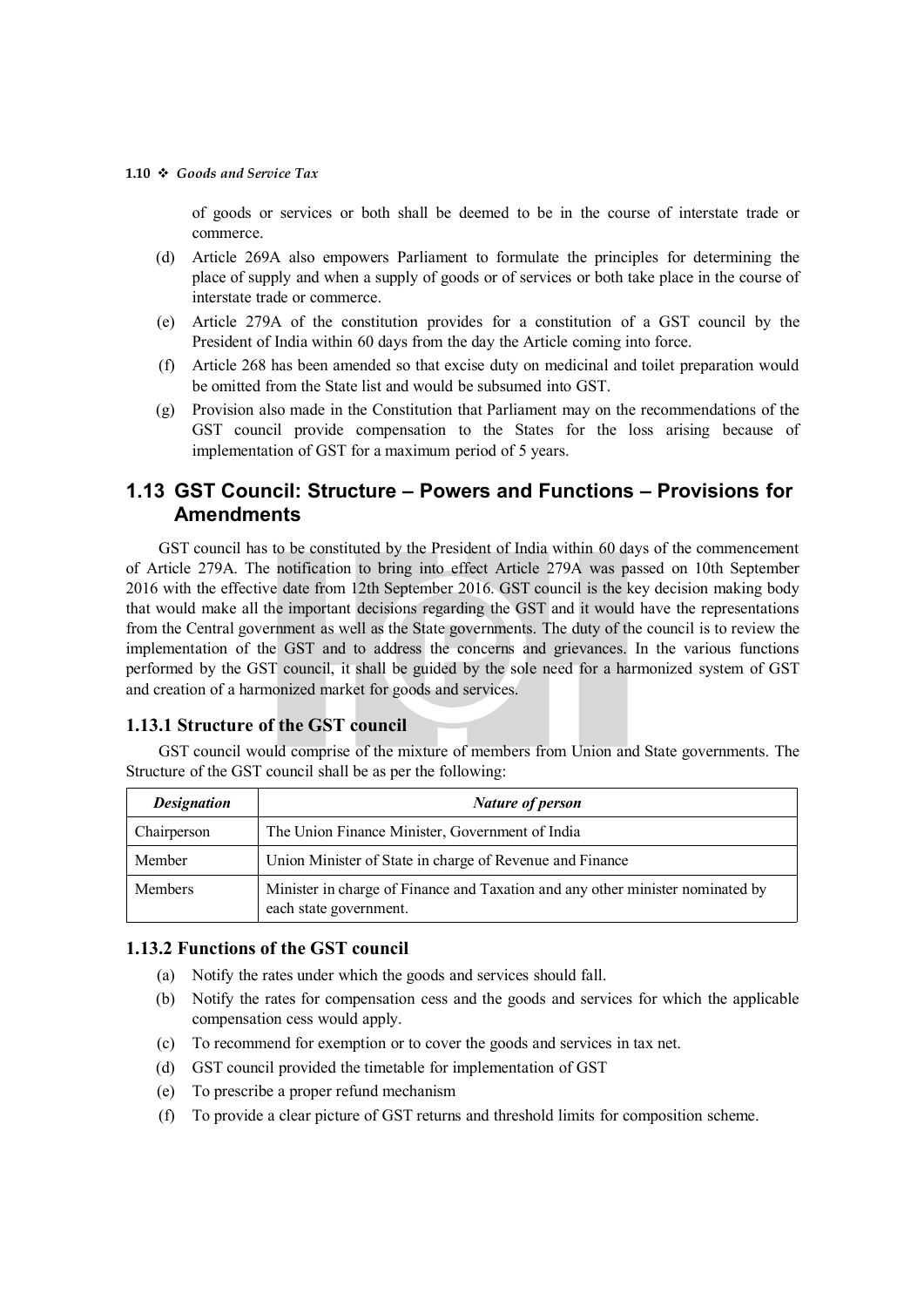- (g) To increase, reduce the rates of the goods and services and both.
- (h) To issue the cross empowerment and administrative division of tax payers between the Centre and States.
- (i) GST council has provided recommendations for taxes, cesses, surcharges levied by the Centre, States and the local bodies which got subsumed into GST.
- (j) GST council shall provide recommendations regarding the date on which GST to be levied on the petroleum crude, high-speed diesel, motor spirits, i.e., petrol, natural gas and aviation turbine fuel.
- (k) GST Council has laid out the rules to conduct business in GST council
- (l) Decisions regarding compensating the States for loss of revenue for 5 years due to the implementation of GST. GST council has considered the base revenue year as 2015-16 and fixed growth rate of 14% would be applied to it.
- (m) GST council has provided clear definitions about deemed exports, supplies made to and from SEZs, EOUs, etc.

#### **1.13.3 Nature and Voting Powers and other Procedures of the GST Council**

GST council is a quasi-legislative body because it performs the legislative and the administrative functions assigned to it by the Parliament.

- **(a) Decisions and Voting:** According to the 101st Amendment Act, 2016 to the Constitution every decision of the GST council shall be undertaken at the meeting by a majority of not less than 3/4th of the weighted votes of the members present for voting in accordance with the following principles:
	- 1. The vote of the Central Government shall have weight of 1/3rd of the votes cast and
	- 2. The vote of the State Government shall have weight of 2/3rd of the votes cast in the meeting.
- **(b) Quorum:** Half of the total members of the GST council shall constitute the quorum of the meeting.
- **(c) Dispute resolving Mechanism:** As per the 101st Amendment Act, 2016 of the Constitution GST council shall establish a mechanism to adjudicate any dispute -
	- 1. Between Government of India and one or more States, or
	- 2. Between Government of India and any States on one side and one or more other states on the other side; or
	- 3. Between two or more States, arising out of the recommendations of the council or implementation thereof.

#### **Exercise**

#### **Section A: 2 Marks**

- 1. Give the meaning of GST
- 2. What is an Indirect tax?
- 3. Write any four features of GST
- 4. What is the objective of implementing GST